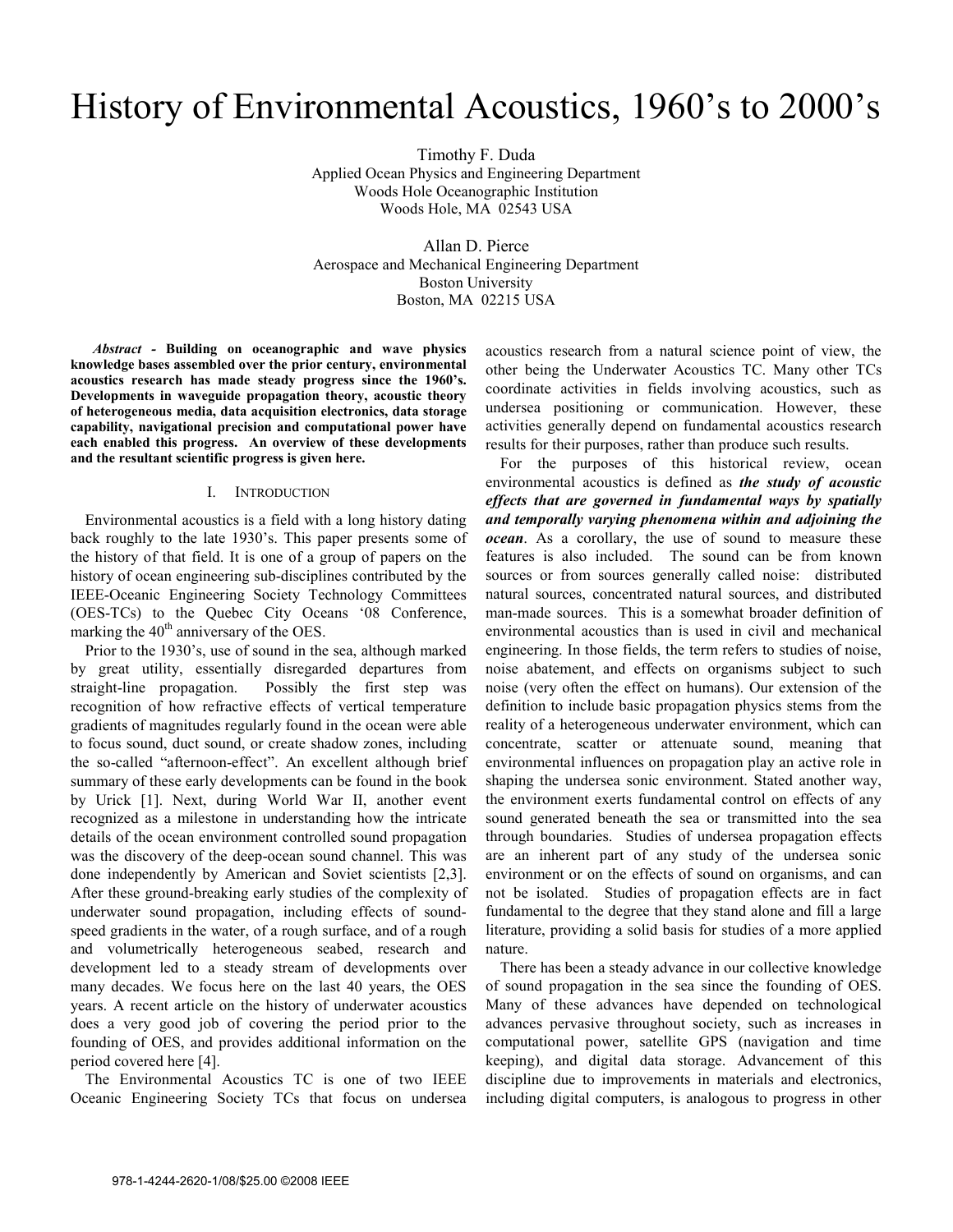technical pursuits. There has been a virtual avalanche of opportunities in ocean acoustics because of new technologies. In addition to advances stemming from physical technologies, other advances in our field have been brought about by new physical insight or research methodologies.

The interwoven history of our field and its technology is approached in a couple of ways, and this paper is organized as follows: Sections II and III discuss technical developments in computational, theoretical, and field-based ocean acoustic research, including shifts in approach and method. Section IV contains historical information about the Journal of Oceanic Engineering. Section V gives a chronological account of how the new tools and techniques, as well as new theoretical constructs, have fostered progress. Section VI describes some important accomplishments and recent developments. Section VII summarizes and comments on future directions and opportunities.

## II. TECHNICAL DEVELOPMENTS

Technological advances in materials, digital electronics (may be considered materials also, at a fundamental level), and computer software have served to revolutionize (or at least speed up) many aspects of ocean environmental acoustics research. Perhaps the opportunistic application of new technology within our field could be viewed as expected, not worthy of note, and having parallels in every other research discipline. On the other hand, the expense and difficulty of oceanographic field work, and the harsh physical environment, demand that efficiencies be developed and incorporated into practice. Furthermore, the broad range of effects, time scales, and spatial scales at play in ocean acoustics means that increases in dynamic range of computer simulated propagation and data collection are very important.

## *A. Computers*

Computational power has improved throughout the entire 1960's and onward period, following the oft-cited Moore's Law. Prior to this, in the 1950's, large groups were dedicated to computations such as long-range ocean ray traces, which can now be done in the blink of an eye. Since then, the computational power available to specialized top-end computational experts, and to less-computationally specialized investigators, have both accelerated. In the 1960's mainframe computers allowed some standardization of computing methods across all walks of life, reducing the cost. This trend continued in the 1970's with mini-computers capable of operation outside of special rooms. The 1980's saw further gains, based on dual revolutions of microprocessor-based PC's for everyday users and centralized supercomputers for specialists, such as those built by Cray Research. As a result, the late 1980's state of the art speed of a propagation simulation (parabolic equation, see following section), performed on a desktop PC with an array processor board, was about one minute for a 15-km deep-water propagation run (500 by 400 grid points) [5]. Such a computation now takes seconds

on a desktop or laptop PC, and a fraction of a second on current generation of supercomputer or computer cluster (Input/output functions can contribute significantly to clock time of runs, so massive amount of computer memory now becoming standard also serve to speed things up. To illustrate the progress, propagation variability analyses done by modern investigators with no capitalization of specialized equipment typically involve multiple linked simulations. These might be ensemble averages, Monte-Carlo studies, time-series simulation, or broadband waveform simulation. Studies of this type could only be dreamed of 20 years ago.

## *B. Digital Sound Sources*

Digitally controlled sound sources were introduced in this time period. Now, this procedure is only a matter of connecting a computer (small enough to put into the sea, if required) with the power amplifier circuitry. Digital control allows better management and reproducibility of experimental conditions. Reproducibility of conditions allows time-series analysis and had other benefits. Finally, flexibility of waveforms, bandwidth, and so on enable more effective experiments. (By the way, sound source design in general has benefited from new materials and methods, such as finite element modeling [6]. This is more within the purview of the Underwater Acoustics TC.)

## *C. Data Acquisition*

Increasingly powerful digital electronics has been incorporated into receiver circuitry and data acquisition systems. Synchronized receivers such as vertical and horizontal line arrays have benefited in particular, having increased size and capabilities such as sampling rate and signal to noise ratio [7,8]. Miniaturization has allowed small preamps to be positioned close to hydrophones without adding undue flow noise. Digital data transmission and storage have sped-up operations immensely and added reliability and redundancy.

#### *D. Offshore Industrial Technology*

Developments in the offshore industrial sector have driven down the costs and improved design and reliability of components such as underwater housings, rigging, and housing thru-hull fittings. This has reduced cost and down-time, and has increased efficiency of field work.

#### III. NEW APPROACHES

Developments in approach and methodology within wave propagation theory, and within inverse methods, have been key in the progress of the field. Here are some examples well known to the rank-and-file in ocean acoustics:

#### *A. Propagation regimes*

In the 1960's the method of normal modes was extended to "almost stratified" media, allowing adiabatic normal mode propagation theory to be applied to many commonly encountered ocean conditions [9,10]. This led to creative thinking regarding the union of the observational and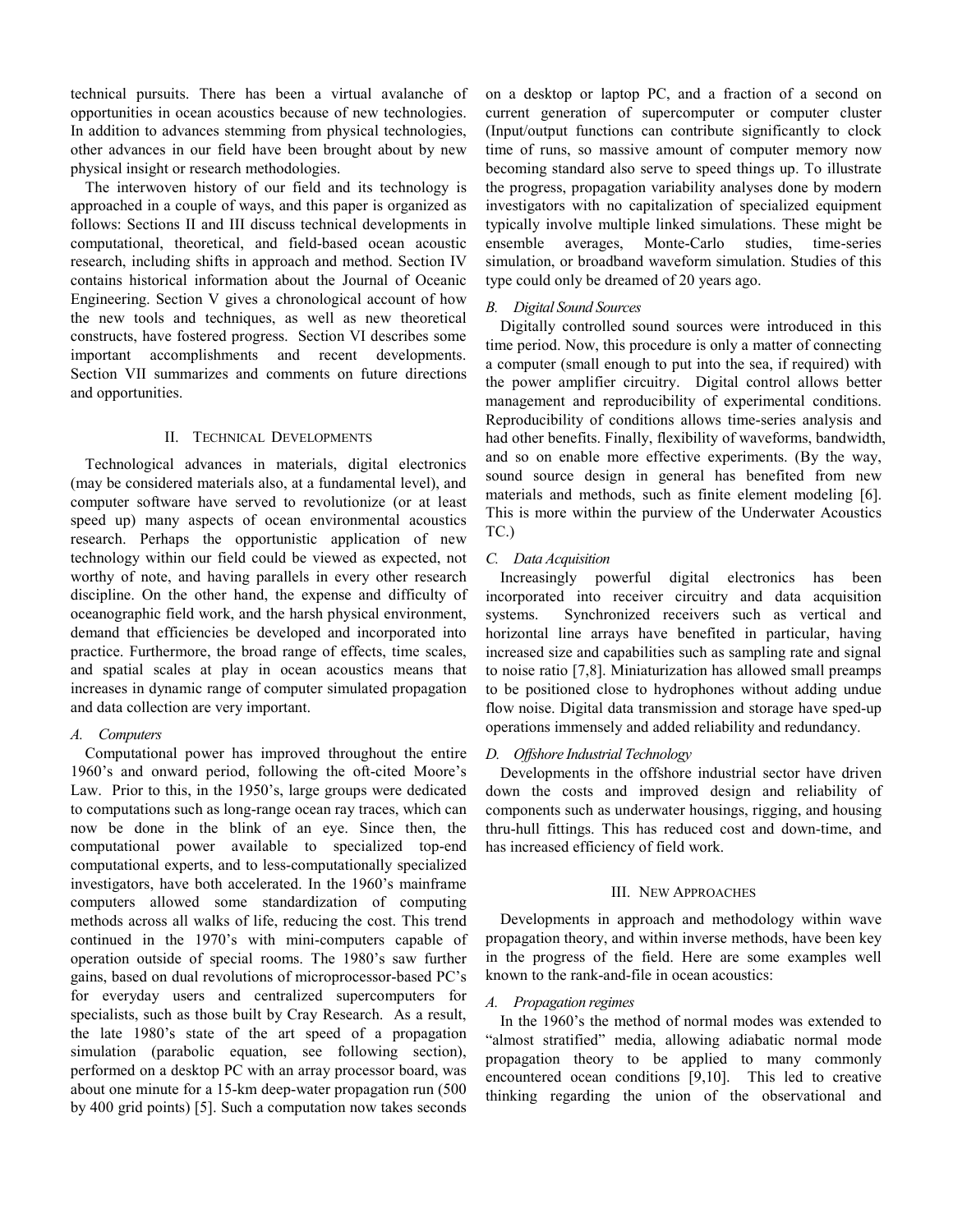theoretical branches of ocean acoustics. The division of shallow-water propagation into strictly layered, adiabatic normal mode, and coupled-mode regimes has facilitated computational approaches and experimental interpretation.

## *B. Parabolic Wave Equation*

The parabolic equation (PE) approximation first came into ocean acoustics use in the 1970s. Since then, this computationally advantageous method for computing acoustic fields emanating from a source quickly became very popular as an alternative to adiabatic and coupled mode methods. The method was adapted from use in the fields of seismic and electromagnetic wave propagation [11]. Efficient implementation of the method, first in 2-D vertical ocean slices allowed, for example, repeated forward calculations for reasonably realistic (i.e. physically complicated) situations. Simulations enabled experimental findings to be explained and interpreted. In one respect, propagation modeling with the PE and other methods are bold approaches because no backscatter is allowed, but this approximation is frequently valid and the applicability of the methods is proven.

## *C. Applied Mathematical Methods*

Some mathematical methods of quantum mechanics have been successfully adopted, ranging from the WKB approach, to solutions to the PE, which shares form with the Schrödinger equation in three dimensions. A paper is available [12] which cites many of the original articles on the relationship between this branch of classical physics and quantum physics. Of note is the physics of coupled-mode propagation [13], which has gained recognition through experiment [14] and simulation [15-17]. Adoption of Hamiltonian methods has also added insight [18]. By the late 90's, the new methods and new computational resources provided new insights into the structure and stability of acoustic fields [19, 20]. Path-integral scattering formalisms and moment equation methods were adapted to deep-water propagation in the 1980's [21]. Finally, perturbation methods have been frequently applied in geoacoustic inverse experiments [22]. Other methods have been applied; those mentioned here are the ones commonly used in propagation and inversion studies, the emphasis of environmental acoustics.

## *D. Inverse theory*

Linear and nonlinear inverse methods are widely applied in all branches of experimental science. The sensitive dependence of acoustic fields to details of the environment means that sometimes a good starting model of the environment is not known, thus linear methods would not be applicable. Nonlinear methods including global search techniques have been implemented in the very active field of geoacoustic parameter inversion [23,24]. Many challenges remain because of the complexity commonly found in the seafloor, and the resulting complexity of the acoustic field. Many inversion advances stem from new computational algorithms and accelerating computer power. For instance, many inverse methods involve repeated direct comparisons of computed predictions with data.

## IV. JOURNAL OF OCEANIC ENGINEERING

#### *A. Early Years: 1976-1996*

In its first 21 years of publication the *Journal of Oceanic Engineering (JOE)* contained a healthy number of articles on environmental acoustics. Larger numbers of papers began appearing in the mid 80's. These can be grouped according to theme. The papers in each theme were sometimes published in waves. The themes and years of appearance are

- (1) Remote sensing, 1986-1994 [25-32]
- (2) Bubbles and noise, 1990 [33-42]
- (3) Inversion and seafloor properties, 1988-1994 [43-48]
- (4) Seismic frequencies, 1988 [49-50]
- (5) Propagation, 1986-1995 [51-58]
- (6) Scattering, 1989 [59-61]
- (7) Reverberation, 1984-1995 [62-66]
- (8) Instrumentation, 1990 [67-70]

# *B. Special Issues: 1988-2007*

*JOE* has included many special issues in its 30-years plus of publication. The majority of the special issues have covered acoustics or acoustic propagation-based topics. A few of the special issues relevant to environmental acoustics appeared in what we have called the early years, with the rate of appearance increasing thereafter. Here is a list of the acousticsbased special issues and the guest editors. The individual papers in the special issues are more numerous than the papers of the early years and are not cited here.

- 1. **Low-frequency acoustics in the ocean** October 1988, vol. 13(4) M. A. Deaett
- 2. **Ocean Acoustic Data Telemetry** \* January 1991, vol. 16(1) J. A. Catipovic
- 3. **Inversion Techniques and the Variability of Sound Propagation in Shallow Water** October 1996, vol. 21(4) J. H. Wilson, S. Rajan, J. M. Null
- 4. **Shallow-water acoustics**  April 1997, vol. 22(2) and July 1997, vol. 22(3). J. F. Lynch, D. Tang and W. M. Carey.
- 5. **Long-range propagation**  April 1999, vol. 24(2) E. S. Livingston, A. Tolstoy and P. F. Worcester 6. **High-frequency acoustics**
- January 2001, vol. 26(1). J. A. Simmen, S. J. Stanic and R. R. Goodman
- 7. **High-frequency sediment acoustics** July 2002, vol. 27(3) E. I. Thorsos and M. D. Richardson

 $\overline{a}$ 

<sup>\*</sup> Intellectual overlap with contemporary TC: Underwater Communication, Navigation and Positioning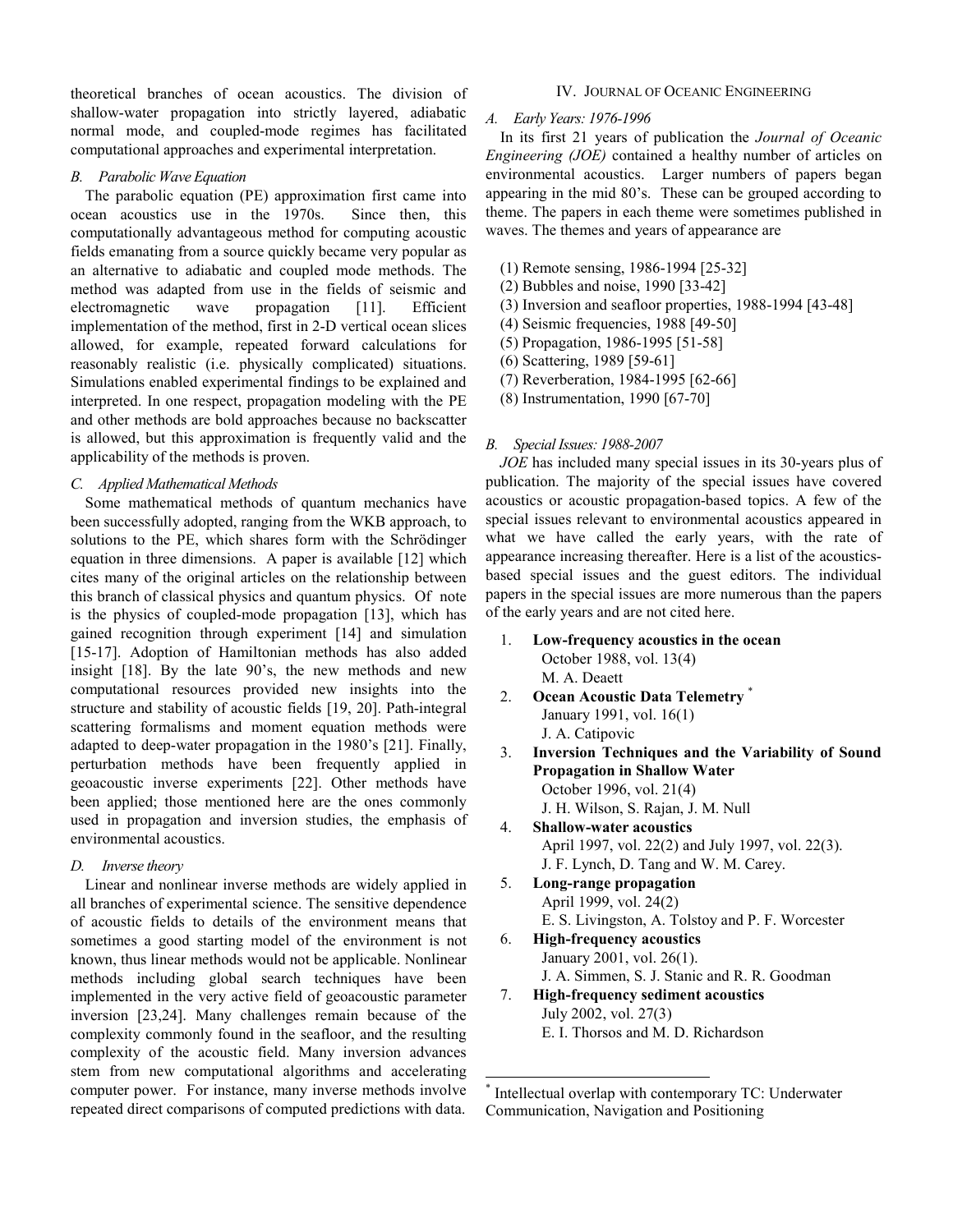- 8. **Marine mammals and noise** January 2003, vol. 28(1) and April 2003, vol. 28(2). J. Potter and P. L. Tyack
- 9. **Geoacoustic inversion in range-dependent environments**  July 2003, vol. 28(3) and January 2004, vol. 29(1). N. R. Chapman, S. Chin-Bing, D. King and R. Evans
- 10. **Non-Rayleigh reverberation and clutter** April 2004, vol. 29(2). D. A. Abraham and A. P. Lyons
- 11. **Science and engineering advances in exploring the Asian marginal seas** October 2004, vol. 29(4). J. F. Lynch and P. H. Dahl
- 12. **Archival papers on ambient noise, bottom loss and fluctuation** April 2005, vol. 30(2) W. M. Carey
- 13. **Interaction of low- to mid-frequency sound with the ocean bottom** October 2005, vol. 30(4)

C. W. Holland, R. Gauss, G. Frisk and N. Makris

14. **Capturing uncertainty in the tactical ocean environment** April 2006, vol. 31(2) E. S. Livingston, J. A. Goff, S. Finette, P. Abbot, J. F. Lynch and W. S. Hodgkiss

# *C. Other activity: 1988-2007*

Other papers covering environmental acoustics were published in the journal apart from the special issue solicitations. Many of these were in the field of shallow water propagation, which saw growing activity in the 1990's. The connection of environmentally-induced acoustic field fluctuations with underwater system performance made *JOE* a suitable place for these articles. Other fields that are represented include acoustic measurement methods and computation modeling.

## V. TIMELINE

A glance at the tables of contents of *IEEE JOE* and other journals covering ocean environmental acoustics gives one a sense of the progress of the overall subject, and how the emphasis has shifted (and expanded) over the decades. Additionally, there has been progress within specific subdisciplines of environmental acoustics, such as surfacescattering or low-frequency transmission loss variability, which we will generally outline.

In the 1960's and 70's, the mathematical method improvements mentioned earlier were made. At this time, use of the parabolic form of the wave equation allowed efficient numerical solutions for theoretical investigations and practical predictions in strongly range-dependent environments. This extended capabilities beyond what was allowable with the

adiabatic mode approximation, applicable to weakly rangedependent. Coupled-mode models were also developed and used, taking advantage of faster computers.

In the 1980's and 90's, vertical line array improvements led to significant advances in acoustic field structure and coherence studies. Also at this time, new oceanographic environmental sensors and vehicles were coming online, based in part on the same advances that led to the new acoustic systems, allowing more comprehensive experiments with better environmental measurements [71,72]. Furthermore, improved modeling capabilities in the 90's and new detailed observations of physical ocean features led to more accurate understanding of precise effects of specific features of realistically small dimension. Features contributing to acoustic field complexity and variability that had been difficult to effectively model became the subject of new investigation: heterogeneous seafloor layering, tilted seafloors, ocean fronts, turbulence-driven anomalies, internal waves of various types (these have wide frequency and wavelength spectra), fronts, and eddies.

In the 2000's, incredible data storage leaps enabled autonomous multi-channel measurements at high rate (dozens of channels at 10-kHz rate for many weeks). Systems were used aboard ships and in short-term moorings looking at shortperiod environmental effects [73]. They were also deployed autonomously on the seafloor, fostering advances in studies of acoustic effects of mesoscale-driven and tidal interferencedriven (fortnightly) phenomena [74-78]. Computers continued to improve. Three-dimensional PE simulation, formerly difficult and costly, has accelerated in use over the last decade, with recognition in recent years that deflection of sound out of radial two-dimensional slices originating at a source may be more common than had been recognized.

The fundamentals of ocean environmental acoustics have not changed during the last 40 years, but new tools created over that time, mentioned earlier, have led to substantial progress in our understanding and our ability to document natural phenomena in the field. Observational verification is fundamental in ocean acoustics, as with all sciences. Steady improvement to digital acquisition systems, reduced power consumption, improved timing control and synchronization, and data storage capability, have each enhanced field efforts. In particular, studies involving sensor arrays and array processing have benefited. As a result of steady computer advances, ever more detailed definitive studies of scattering and propagation effects in ocean sound-speed structures too complex to yield to analytical methods have appeared throughout the period.

# VI. EXAMPLE SUBDISCIPLINES

Many notable new findings or advances have been made over the 40-year time period. Here are some research threads that are now relatively mature, with many generations of papers available. Many of the citations given here refer to the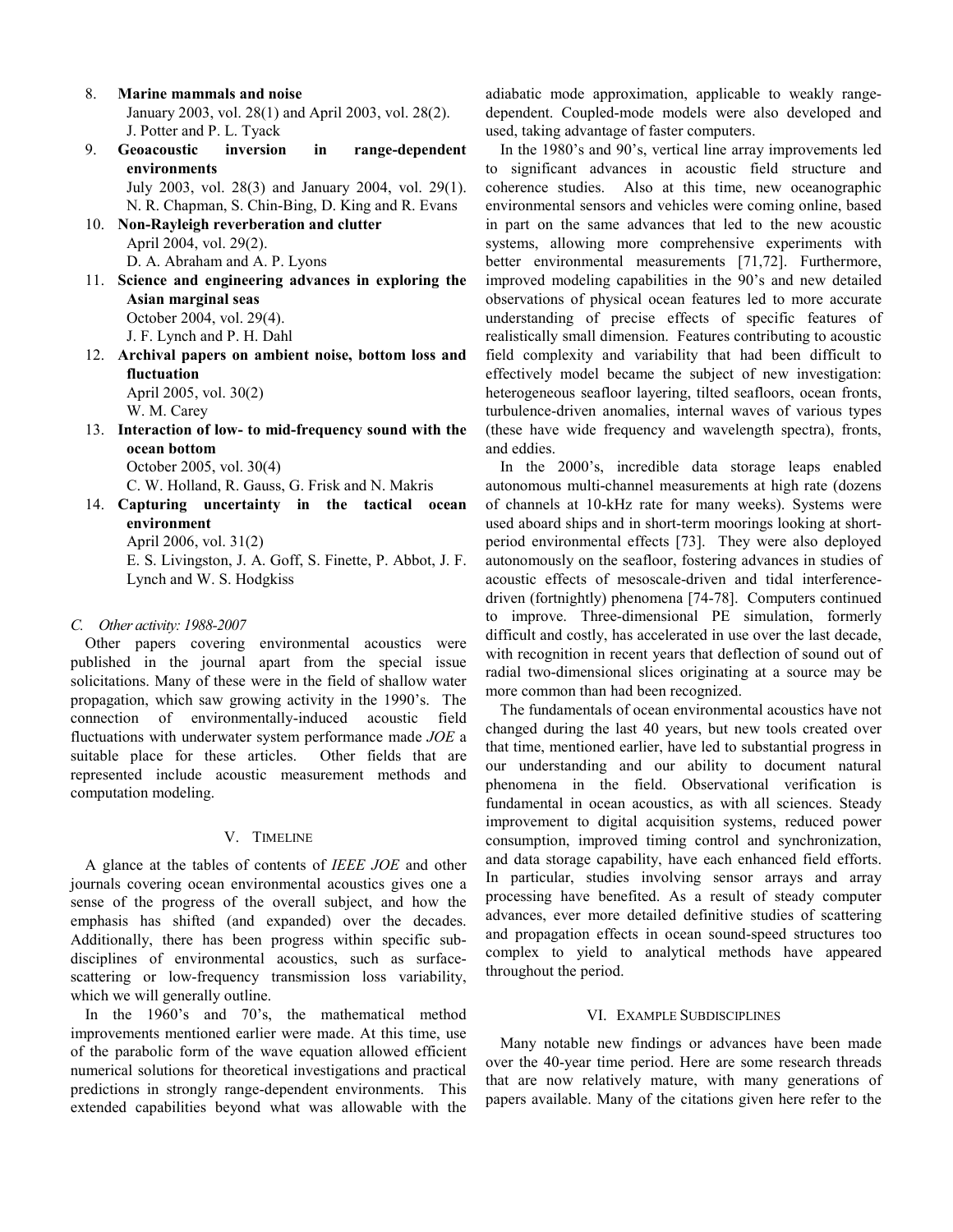seminal papers and other important papers in each field. Papers published more recently are cited here to allow interested readers the opportunity to examine progress.

- New theories and observations describing fluctuating basin-scale acoustic propagation [79,80].
- New inverse methods to determine seafloor properties (geoacoustic parameters) [81].
- Improved physical understanding of sub-bottom geoacoustic effects. (Examples are permeable material effects, elastic media, shear/pressure wave interactions.) [82-84]
- New understanding of surface phenomena including sound generation, scattering and ducting effects of bubble clouds [85,86].
- Identification of stable long-range propagation qualities of potential use in acoustical monitoring of ocean climate state [87-89].
- Application of time reversal and matched field coherent processing [90].
- Marine mammal behavior and sound sensitivity [91,92].

In addition to those mature fields, there are some novel and creative new results in the recent literature, some applied. These are fields of rapid recent development. Representative recent articles are cited.

- Analysis of backscatter of low-frequency sound from distant fish schools [93].
- Establishment of array-based studies of sub-seafloor structure using ambient noise [94].
- Studies of coupled-mode or strongly horizontally refracted sound in coastal internal waves [95].
- Microseisms and seismic T-phase [96].

Many of these eleven example environmental acoustic subdisciplines have a great deal of overlap, sharing investigators, data sets, and equipment. This is testimony to the broad curiosity of the scientists as well as the fact that many aspects of environmental ocean acoustics are closely intertwined and can be effectively studied in a comprehensive fashion.

# VII. SUMMARY

In the introduction of this brief history we have outlined the current purview of the OES Environmental Acoustics TC. A few ideas about how enabling technologies and the creative talents of engineers and scientists have fostered progress in this field have been presented. Activities of the *Journal of Oceanic Engineering* in this area were shown to accelerate between the mid 1980's and the present day. Many special issues on this subject were published, containing dozens of papers often written by coordinated investigators, with the papers often having important links to each other. A brief examination of how advancing technology fostered new research results was given, along with a short list of example fields of strong activity and progress.

The link between advancing technology of oceanographic measurements and data collection and research progress in this and other disciplines is strong. New tools coming on line, for example autonomous vehicles, ocean gliders, acoustically quiet sensor placements, and signal processing methods, ensure that this trend will continue.

Although achievements over the last 40 years in each and every area of environmental acoustics have been facilitated by technological advances, they have fundamentally resulted from the talents and efforts of the researchers.

#### ACKNOWLEDGMENT

The efforts of the OES administrative committee members, the *JOE* editors, and the *JOE* staff in creating reporting and publication forums are acknowledged.

#### **REFERENCES**

- [1] R. J. Urick, *Principles of Underwater Sound for Engineers*, New York, McGraw-Hill, 1967
- [2] P. G. Bergman and L. Spitzer, *The Physics of Sound in the Sea*, Washington DC: Department of the Navy, 1969.
- [3] O. A. Godin, D. R. Palmer, *History of Russian Underwater Acoustics*, Hackensack, NJ: World Scientific Publishing Co, 2008.
- [4] R. R. Goodman, "A brief history of Underwater acoustics," in *ASA at 75, A snapshot of the Acoustical Society of America on its 75th Anniversary . . . diffusing knowledge in acoustics and promoting its practical applications for three quarters of a century,* William J. Cavanaugh and Henry E. Bass, Eds. Melville, NY: Acoustical Society of America, 2004, pp. 203-222.
- [5] L. Nghiem-Phu and F. Tappert, "Modeling of reciprocity in the time domain using the parabolic equation method," *J. Acoust. Soc. Am*., vol. 78, pp. 164-171, 1985.
- [6] R. F. W. Coates, "The design of transducers and arrays for underwater data transmission," *IEEE J. of Oceanic Eng*., vol. 16, pp. 123-135, 1991.
- [7] B. J. Sotirin, B.J. and J. A. Hildebrand, "Large aperture digital acoustic array,", *IEEE J. of Oceanic Eng*., vol.13, pp. 271-281, 1988.
- [8] J. R. Preston, "Using Triplet Arrays for Broadband Reverberation Analysis and Inversions," *IEEE J. of Oceanic Eng*., vol. 32, pp. 879-896, 2007.
- [9] A. D. Pierce, "Extension of the method of normal modes to sound propagation in an almost stratified medium," *J. Acoust. Soc. Am.,* vol. 37, pp. 19-27, 1965.
- [10] D. M. Milder, "Ray and wave invariants fore SOFAR channel propagation," *J. Acoust. Soc. Am.,* vol. 46, pp. 1259-1263, 1969.
- [11] F. D. Tappert, "The parabolic equation method," in *Wave Propagation and Underwater Acoustics*, J. B. Keller and J. S. Papadakis, Eds. New York: Springer-Verlag, 1977, pp. 224-287.
- [12] S. M. Flatté, "The Schrödinger equation in classical physics," *Am. J. Physics*, vol. 54, pp.1088-1092, 1986.
- [13] L. B. Dozier and F. D. Tappert, "Statistics of normal mode amplitudes in a random ocean. I. Theory," *J. Acoust. Soc. Am*., vol. 63, pp. 353-365, 1978.
- [14] R. H. Headrick, J. F. Lynch, J. N. Kemp, A. E. Newhall, K. von der Heydt, J. Apel, M. Badiey, C.-S. Chiu, S. Finette, M. Orr, B. Pasewark, A. Turgot, S. Wolf, and D. Tielbuerger, "Acoustic normal mode fluctuation statistics in the 1995 SWARM internal wave scattering experiment," *J. Acoust. Soc. Am.,* vol. 107, pp. 201-220, 2000.
- [15] J. C. Preisig and T. F. Duda, "Coupled acoustic mode propagation through continental-shelf internal solitary waves*," IEEE J. Oceanic Eng*, vol. 22, pp. 256-269, 1997.
- [16] T. F. Duda and J. C. Preisig, "A modeling study of acoustic propagation through moving shallow-water solitary wave packets," *IEEE J. Oceanic Eng.*, vol. 24, pp. 16-32, 1999.
- [17] D. Rouseff, A. Turgut, S. N. Wolf, S. Finette, M. H. Orr, B. H. Pasewark, J. R. Apel, M. Badiey, C.-S. Chiu, R. H. Headrick, J. F. Lynch, J. N. Kemp, A. E. Newhall, K. von der Heydt and D. Tielbuerger, "Coherence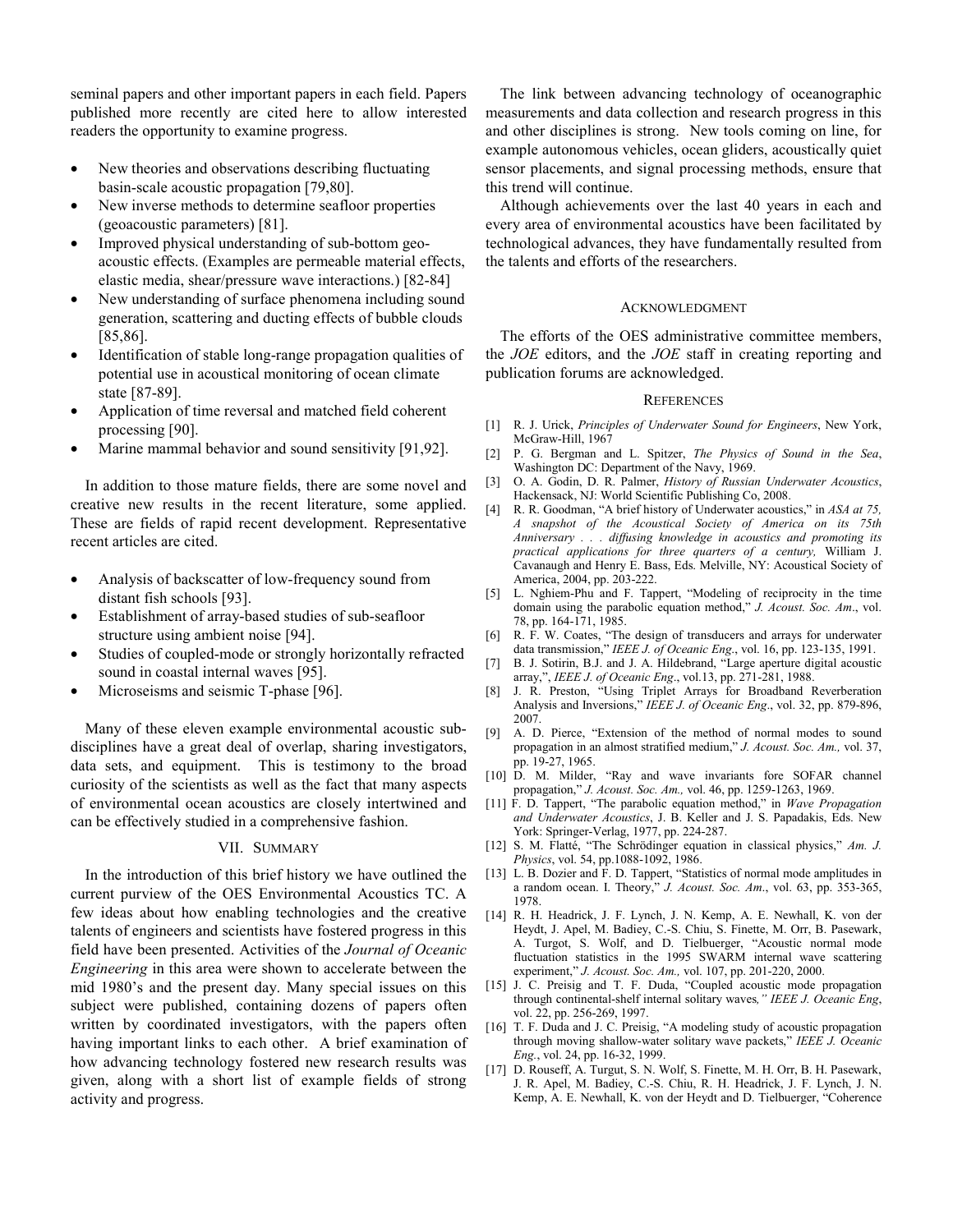of acoustic modes propagating through shallow water internal waves," *J. Acoust. Soc. Am*., vol. 111, pp. 1655-1666, 2002.

- [18] W. Munk, P. Worcester and C. Wunsch, *Ocean Acoustic Tomography*, New York: Cambridge, 1995.
- [19] M. G. Brown, F. J. Beron-Vera, I. Rypina, and I. A. Udovydchenkov, "Rays, modes, wavefield structure, and wavefield stability," *J. Acoust. Soc. Am*., vol. 117, pp. 1607-1610, 2005.
- [20] J. Simmen, S. M. Flatte', and G.-Y. Wang, "Wavefront folding, chaos and diffraction for sound propagation through ocean internal waves," *J. Acoust. Soc. Am*., vol. 102, pp. 239-255, 1997.
- [21] S. M. Flatte', "Wave propagation through random media: Contributions from ocean acoustics," *IEEE Proc.,* vol. 71, pp. 1267-1294, 1983.
- [22] S. D. Rajan, G. V. Frisk, and J. F. Lynch, J.F. "On the determination of modal attenuation coefficients and compressional wave attenuation profiles in a range-dependent environment in Nantucket Sound," *IEEE J. Oceanic Eng.,* vol. 17, pp. 118-128, 1992.
- [23] M. Musil, M. J. Wilmut, and N. R. Chapman, "A hybrid simplex genetic algorithm for estimating geoacoustic parameters using matched-field inversion," *IEEE J. Oceanic Eng*., vol. 24, pp. 358-369, 1999.
- [24] N. R. Chapman, S. Chin-Bing, D. King and R. B. Evans, "Benchmarking geoacoustic inversion methods for range-dependent waveguides*," IEEE J. Oceanic Eng.*, vol 28, pp. 320-330, 2003.
- [25] T. Eisler, and D. Stevenson, "Performance bounds for acoustic tomography in a vertical ocean slice," *IEEE J. Oceanic Eng*., vol. 11, pp. 72-78, 1986.
- [26] J. Mercer, "Acoustic oceanography by remote sensing," *IEEE J. Oceanic Eng*., vol. 11, pp. 51-57, 1986.
- [27] J. L. Spiesberger, P. J. Bushong, K. Metzger, Jr., and T. G. Birdsall, "Ocean acoustic tomography: estimating the acoustic travel time with phase," *IEEE J. Oceanic Eng*., vol. 14, pp. 108-119. 1989.
- [28] T. Stanton and C. Clay, "Sonar echo statistics as a remote-sensing tool: Volume and seafloor," *IEEE J. Oceanic Eng*., vol. 11, pp. 79-96, 1986.
- [29] D. Farmer, and S. Clifford, "Space-time acoustic scintillation analysis: A new technique for probing ocean flows," *IEEE J. Oceanic Eng*., vol. 11, pp. 42-50, 1986.
- [30] M. Gensane, "A statistical study of acoustic signals backscattered from the sea bottom," *IEEE J. Oceanic Eng*., vol. 14, pp. 84-93, 1989.
- [31] J. Hughes Clarke, "Toward remote seafloor classification using the angular response of acoustic backscattering: a case study from multiple overlapping GLORIA data," *IEEE J. Oceanic Eng*., vol. 19, pp. 112-127, 1994.
- [32] E. C. Shang and Y. Y. Wang, "Tomographic inversion of the El Nino profile by using a matched-mode processing (MMP) method," *IEEE J. Oceanic Eng*., vol. 19, pp. 208-213, 1994.
- [33] H. C. Pumphrey and J. E. F. Williams, "Bubbles as sources of ambient noise," *IEEE J. Oceanic Eng*.vol. 15, pp. 268--274, 1990
- [34] E. C. Monahan, and M. Lu, "Acoustically relevant bubble assemblages and their dependence on meteorological parameters," *IEEE J. Oceanic Eng*., vol. 15, pp. 340-349, 1990.
- [35] R. Marrett, and N. R. Chapman, "Low-frequency ambient-noise measurements in the South Fiji basin," *IEEE J. Oceanic Eng*., vol. 15, pp. 311-315, 1990.
- [36] B. J. Sotirin, J.-M. Q. D. Tran, and W. S. Hodgkiss, Jr., "Matched field processing of deep-water ambient noise," *IEEE J. Oceanic Eng*., vol. 15, pp. 316-323, 1990.
- [37] W. M. Carey, R. B. Evans, J. A. Davis, and G. Botseas, "Deep-ocean vertical noise directionality," *IEEE J. Oceanic Eng*., vol. 15, pp. 324-334, 1990.
- [38] W. S. Hodgkiss, Jr., and F. H. Fisher, "Vertical directionality of ambient noise at 32°N as a function of longitude and wind speed," *IEEE J. Oceanic Eng*., vol. 15, pp. 335-339, 1990.
- [39] N. Q. Lu, A. Prosperetti, and S. W. Yoon, "Underwater noise emissions from bubble clouds," *IEEE J. Oceanic Eng*., vol. 15, pp. 275-281, 1990.
- [40] R. H. Mellen, "Experimental investigation of the wave-interaction mechanism for ambient noise," *IEEE J. Oceanic Eng*., vol. 15, pp. 282- 285, 1990.
- [41] J. A. Shooter, T. E. DeMary, and A. F. Wittenborn, "Depth dependence of noise resulting from ship traffic and wind," *IEEE J. Oceanic Eng*., vol. 15, pp. 292-298, 1990.
- [42] R. M. Kennedy, and T. V. Goodnow, "Measuring the vertical directional spectra caused by sea surface sound," 299-310, *IEEE J. Oceanic Eng*., vol. 15, pp. 299-310, 1990.
- [43] N. R. Chapman, K. Stinson, S. Levy, J. Cabrera, and D. W. Oldenburg, "Estimation of the elastic properties of seafloor sediments by inversion of

precritical reflection data," *IEEE J. Oceanic Eng*., vol. 13, pp. 215-221, 1988.

- [44] A. Caiti, T. Akal, and R. D. Stoll, "Estimation of shear wave velocity in shallow marine sediments," *IEEE J. Oceanic Eng*., vol. 19, pp. 58-72, 1994.
- [45] J.-P. Hermand and P. Gerstoft, "Inversion of broad-band multitone acoustic data from the YELLOW SHARK summer experiments," *IEEE J. Oceanic Eng.*, vol. 21, 324--346, 1996
- [46] S. D. Rajan, G. V. Frisk, and J. F. Lynch, "On the determination of modal attenuation coefficients and compressional wave attenuation profiles in a range-dependent environment in Nantucket Sound," *IEEE J. Oceanic Eng*., vol. 17, pp. 118-128, 1992.
- [47] D. F. McCammon, "Converting bottom loss measured from a roughlayered sediment to the equivalent `flat-bottom' loss," *IEEE J. Oceanic Eng*., vol. 17, pp. 171-177, 1992.
- [48] A. B. Baggeroer, W. A. Kuperman, and P. N. Mikhalevsky, "An overview of matched field methods in ocean acoustics," *IEEE J. Oceanic Eng*., vol. 18, pp. 401-424, 1993.
- [49] R. G. Adair, J. A. Orcutt, and W. E. Farrell, "Infrasonic seismic and acoustic measurements in the deep ocean," *IEEE J. Oceanic Eng*., vol. 13, pp. 245-253, 1988.
- [50] S. C. Webb, "Long-period acoustic and seismic measurements and ocean floor currents," *IEEE J. Oceanic Eng*., vol. 13, pp. 263-270, 1988.
- [51] M. D. Collins, H. B. Ali, M. J. Authement, A. Nagl, H. Uberall, J. F. Miller, and J. I. Arvelo, "Low-frequency sound interaction with a sloping, refracting ocean bottom," *IEEE J. Oceanic Eng*., vol. 13, pp. 235-244, 1988.
- [52] F. B. Jensen, "Wave theory modelling: a convenient approach to CW and pulse propagation modelling in low-frequency acoustics," *IEEE J. Oceanic Eng*., vol. 13, pp. 186-197, 1988.
- [53] M. D. Collins, "Low-frequency, bottom-interacting pulse propagation in range-dependent oceans," *IEEE J. Oceanic Eng*., vol. 13 pp. 222-228, 1988.
- [54] T. Georges, R. Jones and J. Riley, "Simulating ocean acoustict omography measurements with Hamiltonian ray tracing," *IEEE J. Oceanic Eng*., vol. 11, pp. 58-71, 1986.
- [55] W. M. Carey, J. Doutt, R. B. Evans and L. M. Dillman, "Shallow-water sound transmission measurements on the New Jersey continental shelf," *IEEE J. Oceanic Eng*., vol. 20, pp. 321-336, 1995.
- [56] L. J. Ziomek, "Three-dimensional ray acoustics: new expressions for the amplitude, eikonal, and phase functions," *IEEE J. Oceanic Eng*., vol. 14, pp. 396-399, 1989.
- [57] W. M. Carey and W. B. Moseley, "Space-time processing, environmental-acoustic effects," *IEEE J. Oceanic Eng*., vol. 16, pp. 285- 301, 1991.
- [58] X. Lurton, "The range-averaged intensity model: A tool for underwater acoustic field analysis," *IEEE J. Oceanic Eng*., vol. 17, pp. 138-149, 1992.
- [59] I. Tolstoy, "Diffraction by a hard truncated wedge and a strip," *IEEE J. Oceanic Eng.,* vol. 14, pp. 4-16, 1989.
- [60] D. Middleton, "Acoustic scattering from composite wind-wave surfaces in `bubble-free' regimes," *IEEE J. Oceanic Eng*., vol. 14, pp. 17-75, 1989.
- [61] R. H. Mellen, "On underwater sound scattering by surface waves," *IEEE J. Oceanic Eng*., vol. 14, pp. 245-247, 1989.
- [62] W. Hodgkiss, Jr., "An oceanic reverberation model," *IEEE J. Oceanic Eng*., vol. 9, pp.63-72, 1984.
- [63] D. W. Miklovic, M. E. Huster, and M. Moser-Breaker, "The spatial variability of surface reverberation under high and low wind speeds," *IEEE J. Oceanic Eng*., vol. 20, pp. 337-339, 1995.
- [64] D. D. Ellis, "Shallow water reverberation: normal-mode model predictions compared with bistatic towed-array measurements," *IEEE J. Oceanic Eng*., vol. 18, pp. 474-842, 1993.
- [65] S. Stanic, and E. G. Kennedy, "Reverberation fluctuations from a smooth seafloor," *IEEE J. Oceanic Eng*., vol. 18, pp. 95-99, 1993.
- [66] D. F. McCammon, and S. T. McDaniel,"Spectral spreading from surface bubble motion," *IEEE J. Oceanic Eng*., vol. 15, pp. 95-100, 1990.
- [67] R. C. Spindel, R. B. Porter, and D. C. Webb, "A mobile coherent lowfrequency acoustic range," *IEEE J. Oceanic Eng*., vol. 2, pp. 331-337, 1977.
- [68] S. Stanic, B. E. Eckstein, R. L. Williams, P. Fleischer, and K. B. Briggs, "A high-frequency, shallow-water acoustic measurement system," *IEEE J. Oceanic Eng*., vol. 13, pp. 155-162, 1988.
- [69] D. E. Hollinberger, and D. W. Bruder, "Ambient noise data logger buoy," *IEEE J. Oceanic Eng*., vol. 15, pp. 286-291, 1990.